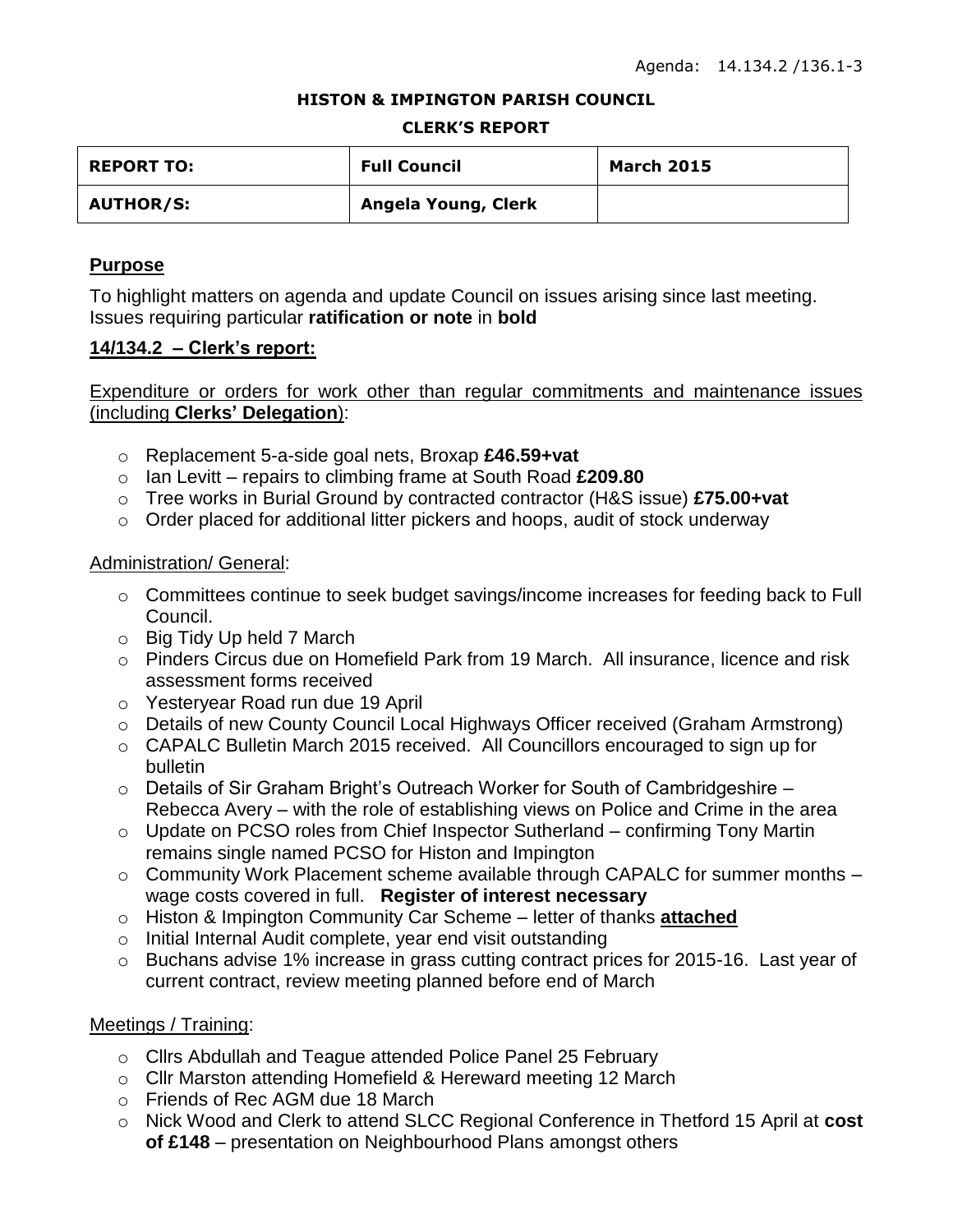o Older People's Forum arranged by Jean Newman and St Andrew's Church 29 April, invitations received

Staff matters and holiday/TOIL dates:

- o AY now routinely takes Wednesday as day off. LM continues to take Fridays. Both are subject to change if diary/workload dictates
- $\circ$  CP normally now in parish office Wednesday Friday, with more limited hours Monday and Tuesday. For review June 2015
- o AY on leave 27 and 30 March
- o CP on leave 10 April
- o LM annual leave w/c 20 April
- o **Please let Clerk know your holiday dates** as this aids arrangements in the Council diary.

Author: Angela Young March 2015